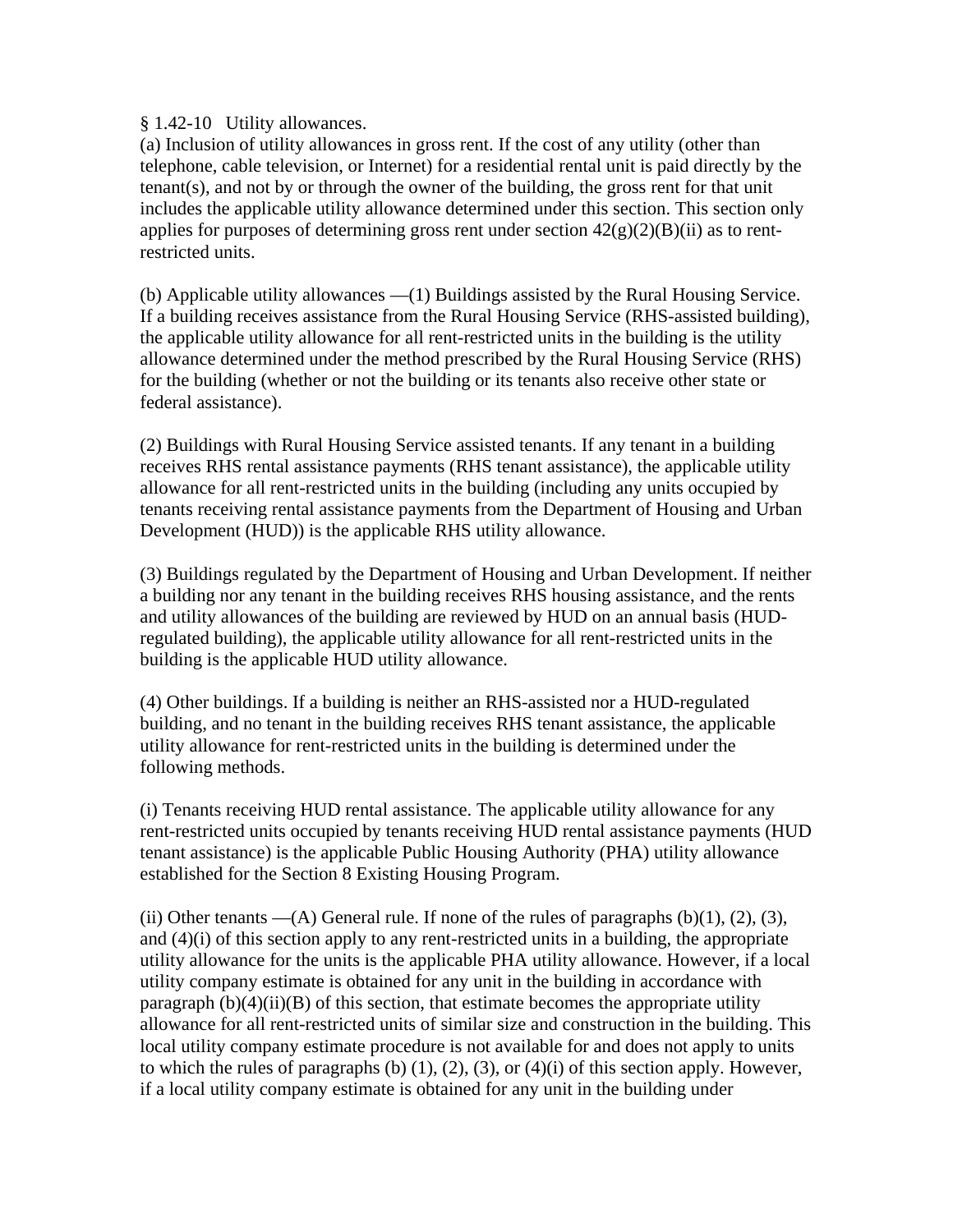paragraph  $(b)(4)(ii)(B)$  of this section, a State or local housing credit agency (Agency) provides a building owner with an estimate for any unit in a building under paragraph  $(b)(4)(ii)(C)$  of this section, a cost estimate is calculated using the HUD Utility Schedule Model under paragraph  $(b)(4)(ii)(D)$  of this section, or a cost estimate is calculated by an energy consumption model under paragraph  $(b)(4)(ii)(E)$  of this section, then the estimate under paragraph  $(b)(4)(ii)(B)$ ,  $(C)$ ,  $(D)$ , or  $(E)$  becomes the applicable utility allowance for all rent-restricted units of similar size and construction in the building. Paragraphs  $(b)(4)(ii)(B)$ ,  $(C)$ ,  $(D)$ , and  $(E)$  of this section do not apply to units to which the rules of paragraphs  $(b)(1)$ ,  $(2)$ ,  $(3)$ , or  $(4)(i)$  of this section apply.

(B) Utility company estimate. Any interested party (including a low-income tenant, a building owner, or an Agency) may obtain a local utility company estimate for a unit. The estimate is obtained when the interested party receives, in writing, information from a local utility company providing the estimated cost of that utility for a unit of similar size and construction for the geographic area in which the building containing the unit is located. In the case of deregulated utility services, the interested party is required to obtain an estimate only from one utility company even if multiple companies can provide the same utility service to a unit. However, the utility company must offer utility services to the building in order for that utility company's rates to be used in calculating utility allowances. The estimate should include all component deregulated charges for providing the utility service. The local utility company estimate may be obtained by an interested party at any time during the building's extended use period (see section  $42(h)(6)(D)$ ) or, if the building does not have an extended use period, during the building's compliance period (see section 42(i)(1)). Unless the parties agree otherwise, costs incurred in obtaining the estimate are borne by the initiating party. The interested party that obtains the local utility company estimate (the initiating party) must retain the original of the utility company estimate and must furnish a copy of the local utility company estimate to the owner of the building (where the initiating party is not the owner), and the Agency that allocated credit to the building (where the initiating party is not the Agency). The owner of the building must make available copies of the utility company estimate to the tenants in the building.

(C) Agency estimate. A building owner may obtain a utility estimate for each unit in the building from the Agency that has jurisdiction over the building provided the Agency agrees to provide the estimate. The estimate is obtained when the building owner receives, in writing, information from the Agency providing the estimated per-unit cost of the utilities for units of similar size and construction for the geographic area in which the building containing the units is located. The Agency estimate may be obtained by a building owner at any time during the building's extended use period (see section  $42(h)(6)(D)$ ). Costs incurred in obtaining the estimate are borne by the building owner. In establishing an accurate utility allowance estimate for a particular building, an Agency (or an agent or other private contractor of the Agency that is a qualified professional within the meaning of paragraph  $(b)(4)(ii)(E)$  of this section) must take into account, among other things, local utility rates, property type, climate and degree-day variables by region in the State, taxes and fees on utility charges, building materials, and mechanical systems. If the Agency uses an agent or other private contractor to calculate the utility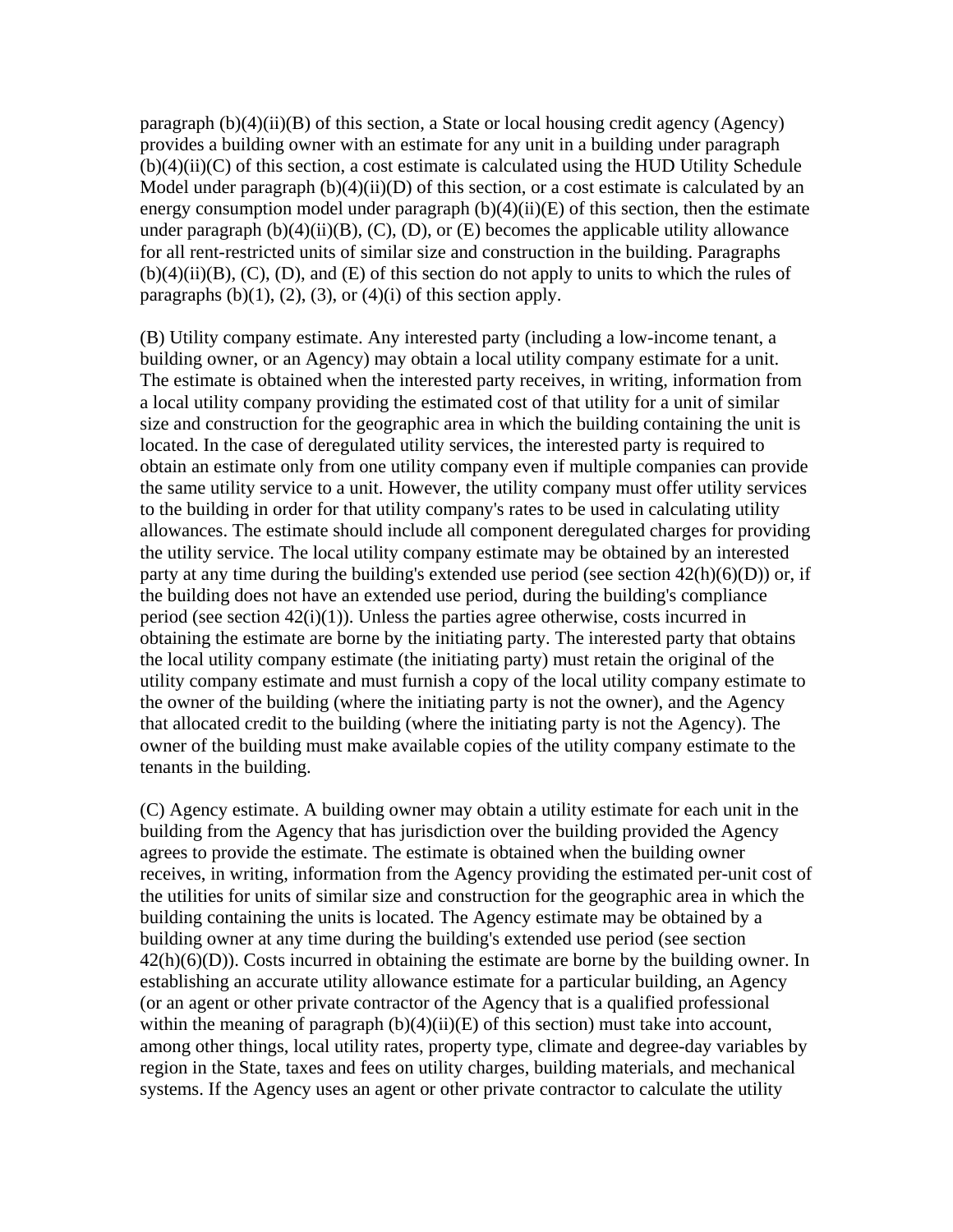estimates, the agent or contractor and the owner must not be related within the meaning of section 267(b) or 707(b). An Agency may also use actual utility company usage data and rates for the building. However, use of the Agency estimate is limited to the building's consumption data for the twelve-month period ending no earlier than 60 days prior to the beginning of the 90-day period under paragraph (c)(1) of this section and utility rates used for the Agency estimate must be no older than the rates in place 60 days prior to the beginning of the 90-day period under paragraph (c)(1) of this section. In the case of newly constructed or renovated buildings with less than 12 months of consumption data, the Agency (or an agent or other private contractor of the Agency that is a qualified professional within the meaning of paragraph  $(b)(4)(ii)(E)$  of this section) may use consumption data for the 12-month period of units of similar size and construction in the geographic area in which the building containing the units is located.

(D) HUD Utility Schedule Model. A building owner may calculate a utility estimate using the "HUD Utility Schedule Model" that can be found on the Low-Income Housing Tax Credits page at http://www.huduser.org/datasets/lihtc.html (or successor URL). Utility rates used for the HUD Utility Schedule Model must be no older than the rates in place 60 days prior to the beginning of the 90-day period under paragraph  $(c)(1)$  of this section.

(E) Energy consumption model. A building owner may calculate utility estimates using an energy and water and sewage consumption and analysis model (energy consumption model). The energy consumption model must, at a minimum, take into account specific factors including, but not limited to, unit size, building orientation, design and materials, mechanical systems, appliances, and characteristics of the building location. The utility consumption estimates must be calculated by either a properly licensed engineer or a qualified professional approved by the Agency that has jurisdiction over the building (together, qualified professional), and the qualified professional and the building owner must not be related within the meaning of section 267(b) or 707(b). Use of the energy consumption model is limited to the building's consumption data for the twelve-month period ending no earlier than 60 days prior to the beginning of the 90-day period under paragraph (c)(1) of this section, and utility rates used for the energy consumption model must be no older than the rates in place 60 days prior to the beginning of the 90-day period under paragraph  $(c)(1)$  of this section. In the case of newly constructed or renovated buildings with less than 12 months of consumption data, the qualified professional may use consumption data for the 12-month period of units of similar size and construction in the geographic area in which the building containing the units is located.

(c) Changes in applicable utility allowance —(1) In general. If, at any time during the building's extended use period (as defined in section  $42(h)(6)(D)$ ), the applicable utility allowance for units changes, the new utility allowance must be used to compute gross rents of the units due 90 days after the change (the 90-day period). For example, if rent must be lowered because a local utility company estimate is obtained that shows a higher utility cost than the otherwise applicable PHA utility allowance, the lower rent must be in effect for rent due at the end of the 90-day period. A building owner using a utility